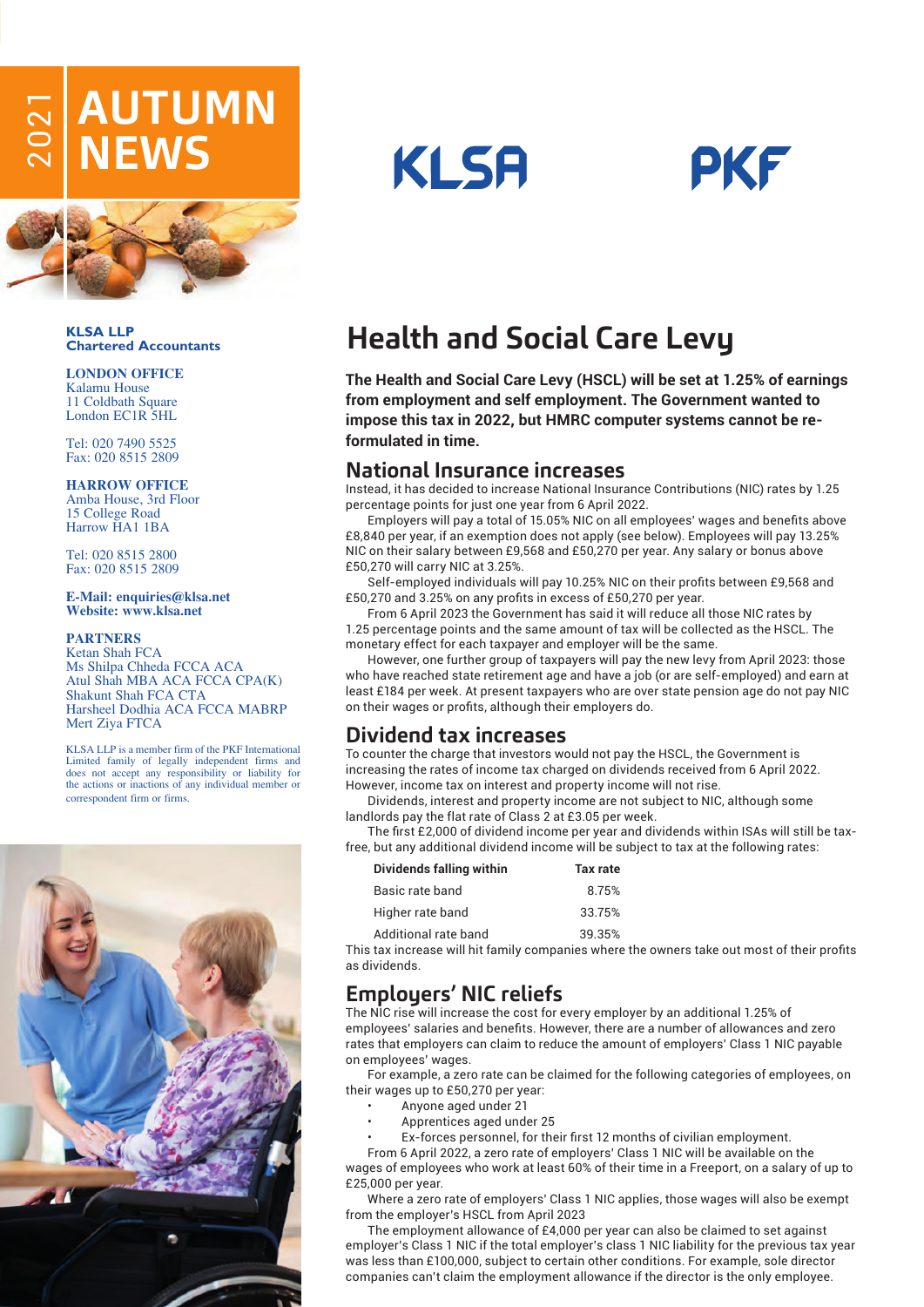# **Electric cars and vans**

Now could be a good time for your company to invest in an electric car or van, as there are generous tax reliefs available.

A purely electric car qualifies for a 100% first year allowance (FYA) if it is acquired before 1 April 2025. This means that it is deductible fully in the period of purchase for tax purposes. The car must be new rather than second-hand, but ex-demonstrator cars count as new for these purposes.

You can also get a government grant of £2,500 deducted from the price of an electric car that costs less than £35,000. This covers around half the electric models on the market.

Your company can claim a 100% FYA for the cost of buying and installing electric vehicle charging points at its own premises.

The driver of the electric company car will be taxed on the benefit of using the vehicle for private journeys, but that benefit is only 1% of the vehicle's list price for 2021/22. It rises to 2% next year but remains frozen at that level until April 2025. The driver can also apply for a government grant to fit an electric charging point at their home!

The company can pay the driver 4p per mile for any business journeys they take in the electric car, where the individual has paid for the electricity to charge it. This compares favourably with an average cost of 3.3p per mile when charging a car from a domestic supply.

Where the company pays for the electricity to charge the vehicle, there is no benefit-in-kind tax for the driver if they use that power on private journeys.

All commercial vehicles, such as vans, qualify for the Annual Investment Allowance (AIA), whatever their CO2 emissions, which gives the company a 100% deduction for purchases totalling up to £1 million per year made on or before 31 December 2021. From 1 January 2022 the AIA cap will reduce to £200,000 per year, but note that there are complicated transitional rules. The AIA is also available to unincorporated businesses.

For companies, such vehicles may qualify instead for tax relief at 130%, if purchased new before 1 April 2023, under the 'super-deduction' rules.

Drivers of electric vans have no tax charged on them for the benefit of using the vehicle for personal journeys.



# **Coronavirus business support**

#### **Winding down**

The support schemes put in place to help businesses through the coronavirus pandemic have been wound down or withdrawn from 30 September 2021. It is possible that some of these schemes will be reinstated if COVID-19 restrictions have to be reimposed in the winter, but below is what we know so far.

#### **Employers**

The Coronavirus Job Retention Scheme (CJRS) ended on 30 September. All CJRS claims for furlough grants to reimburse 60% of the pay of furloughed employees must reach HMRC by 14 October 2021. Smaller employers with

fewer than 250

employees have been able to claim refunds of the statutory sick pay (SSP) paid to employees who are absent from work due to coronavirus-related reasons. A maximum of 14 days of SSP paid per employee can be reclaimed.

This refund scheme will no longer apply for periods of absence from 1 October 2021 onwards. Employers will have until 31 December to make SSP refund claims and to amend any earlier claims.

#### **Self-employed**

The deadline for claiming the fifth and final Self-Employed Income Support Scheme (SEISS) grant was 30 September 2021.

#### **Hospitality sector**

The reduced VAT rate of 5% for the hospitality sector rose to 12.5% on 1 October 2021. It then rises to 20% on 1 April 2022, as explained on page 4.

#### **Business rates**

The business rates holiday continues to 31 March for retail, leisure and hospitality businesses plus charities located in Wales and Northern Ireland, but with a cap on the value of the Welsh property that can qualify of £500,000.

Business premises in England used for retail, hospitality, leisure or child

nurseries also qualify for a discount of up to two thirds of their business rates for the period from 1 July 2021 to 31 March 2022, but there is a cap on this relief of £105,000 per business.

Businesses in Scotland should contact their local authority to check the business rates relief for which they qualify.

*Please contact us if you have any questions about the ending of Coronavirus measures.*

# **How to carry back income tax losses**

Many unincorporated businesses made a loss in the tax year 2020/21, due to the pandemic. Now it's important to make the most of such losses.

By carrying back the trading losses to an earlier tax year in which you made profits in that trade, you may be able to generate a tax refund.

The first step is to calculate how much trading loss you can carry back. To reach that figure we need to tot up any covidrelated furlough or self-employed grants you received plus local authority business support grants.

The SEISS grants are treated as part of your income of the tax year in which they were received. The first three SEISS grants were paid in the 2020/21 tax year, so must be set-off against the trading loss from that year before the balance of any loss is carried back.

You can make a stand-alone claim to carry back losses as soon as your accounting year has finished. You don't have to wait until you have all the other details required for your 2020/21 tax return in order to claim the loss.

The carry-back claim can set the 2020/21 loss against profits in up to three tax years: 2019/20 (where it can be set against total income, e.g. including rental income), 2018/19 and 2017/18 (although the set-off in the earlier two years is only against profits of the same trade as that which produced the loss).

For the loss set-off to be accepted by HMRC, you need to show that the loss arose from a commercial trade that was carried on with a view to making a profit. Unfortunately, losses from letting property can't be carried back at all.

It may be that your loss has been incurred in one of the first four tax years of your trade, or that you have decided to cease trading after making losses. These situations add complexity to loss calculations and may give alternative options for relieving a loss.

Note that certain trades, such as farmers and market gardeners, have further conditions attached to the carrying back of losses.

*If your business has made a loss, make sure you speak to us about the best way of using it up and of getting tax repayments as speedily as possible.*

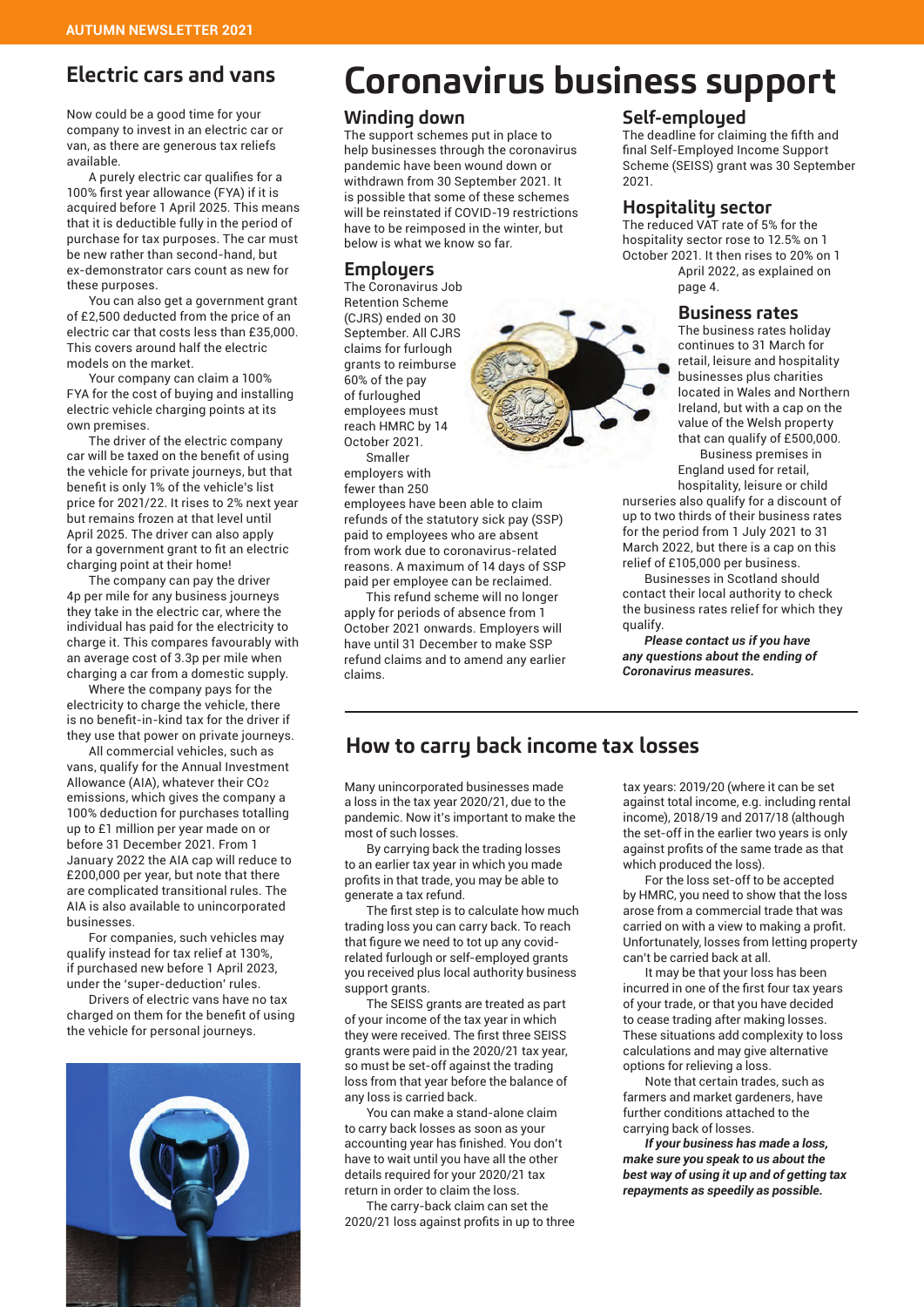# **Prepare for MTD for income tax**

From 6 April 2024 most unincorporated businesses will have to comply with the Making Tax Digital for Income Tax Self Assessment (MTD ITSA) regulations.

Individuals with trading and/or property income of less than £10,000 per year in total will not have to comply with MTD ITSA.

Where the business is operated as a partnership, the £10,000 turnover threshold applies to the partnership rather than the individual partners. Thus a two-person partnership with turnover of £12,000 per year will have to report under MTD ITSA, even if the partners share the income equally.

Jointly-held properties are not generally treated as partnerships. The gross income from the property must be allocated to the joint owners (and reported by those individuals under the MTD rules) if the taxpayer's total rental and trading income exceeds £10,000.

 There are two broad obligations under MTD ITSA: to keep a complete digital record of all the data necessary to make quarterly and annual reports to HMRC and to make those reports using MTD-compatible software.

The accounting records must be digitised and all parts of the accounting system must be connected via digital links. However, this digitisation is not as daunting as you may think!

Spreadsheets qualify as a digital record. If you record all your business income and expenses on a spreadsheet, you can meet your MTD ITSA obligations by using bridging software to read the relevant totals from that spreadsheet and to submit that data to HMRC.

There are a number of myths circulating about MTD ITSA:

- It is not a requirement to have a digital link between your business bank account and your accounting system. It may be helpful to have an automatic bank feed into your accounting system, but it is not necessary.
- Suppliers' invoices and receipts for expenses do not have to be read into the accounting system digitally. It may save work to use software to capture that information as a digital picture instead of keying the details into the accounting software or spreadsheet, but it is not a requirement for MTD ITSA.

*We can help you choose the right software, so that you meet the MTD ITSA requirements for your business.* 



# **How to carry back corporate losses**

Did your company have a bad pandemic? Don't panic, you may be able to turn a loss into a useful tax repayment by carrying it back to set against profits made in earlier years.

If the loss is so big that it wipes out the profit made in the previous year, any excess loss can be carried back a further two years to set against those earlier profits.

This facility to carry back losses for up to three years only applies for losses arising in accounting periods that end between 1 April 2020 and 31 March 2022. So, if there are further large expenses that can be validly recognised in the current period, it may be best to book them in now and expand any current period loss.

You don't have to wait until your corporation tax return is finalised to submit a loss claim. Once your

accounting period has closed, you can submit a claim to use up to £200,000 of losses. Larger claims must be made in the corporation tax return.

HMRC has opened an online portal to claim those corporate losses. Ideally, the finalised and approved company accounts would be submitted with the loss claim, but if final accounts aren't available, management accounts drawn up for the loss period will do.

Where the company is part of a group, a nominated group company must submit a written loss carry-back allocation statement that shows which companies in the group are claiming the allowable losses.

*We can calculate how much loss is available to carry back and help you submit the loss claims.* 

# **Change to 'tax year' basis**

The Government is proposing to change the basis on which trading profits are subject to income tax for unincorporated businesses and members of limited liability partnerships (LLPs) from the "current year basis" to the "tax year basis". If the proposal goes ahead from 6 April 2024 (and there is much opposition), there will be a transition year in 2023/24.

This will only affect businesses that draw up their accounts to a date which does not fall between 31 March and 5 April (inclusive). This proposed change will not affect companies.

Businesses won't be required to change their accounting period-end, but where it doesn't match the tax year, an apportionment of profits from two sets of accounts will be required, in order to create the figures that need to be reported for each tax year. It may be easier to switch to drawing up accounts to the tax year, or to 31 March.

The transitional year will see up to 23 months of profit taxed in one year, which could create some very large tax bills for 2023/24. There will be a facility to spread excess profits over up to five years, such is the extent of the extra tax charges. *If your accounting period is something other than 31 March or 5 April, we need to talk about how to prepare your business for the proposed change to the rules.*

## **Allowances for homeworking**

If your employees are required to work from home, even on a part-time basis, you can pay them a tax-free allowance of £6 per week.

This allowance is designed to compensate for additional electricity, gas or water consumed while working at home. Where the employee uses their own telephone for business, you can also reimburse them for the cost of the business calls made. *We can help you put this allowance through your payroll.* 

If you decide not to pay your employee the tax-free working from home allowance, they may be able to claim a tax deduction of £6 per week from HMRC, if they don't have a choice about working at home. This deduction can be claimed here: www.gov.uk/taxrelief-for-employees/working-at-home.

Employees who claimed the working at home tax deduction for the tax year 2020/21 and are still working at home can make another claim now for the tax year 2021/22.

The working at home tax deduction is worth £1.20 per week in cash terms for basic rate taxpayers and £2.40 per week for higher rate taxpayers, so less than the working from home allowance paid by employers.